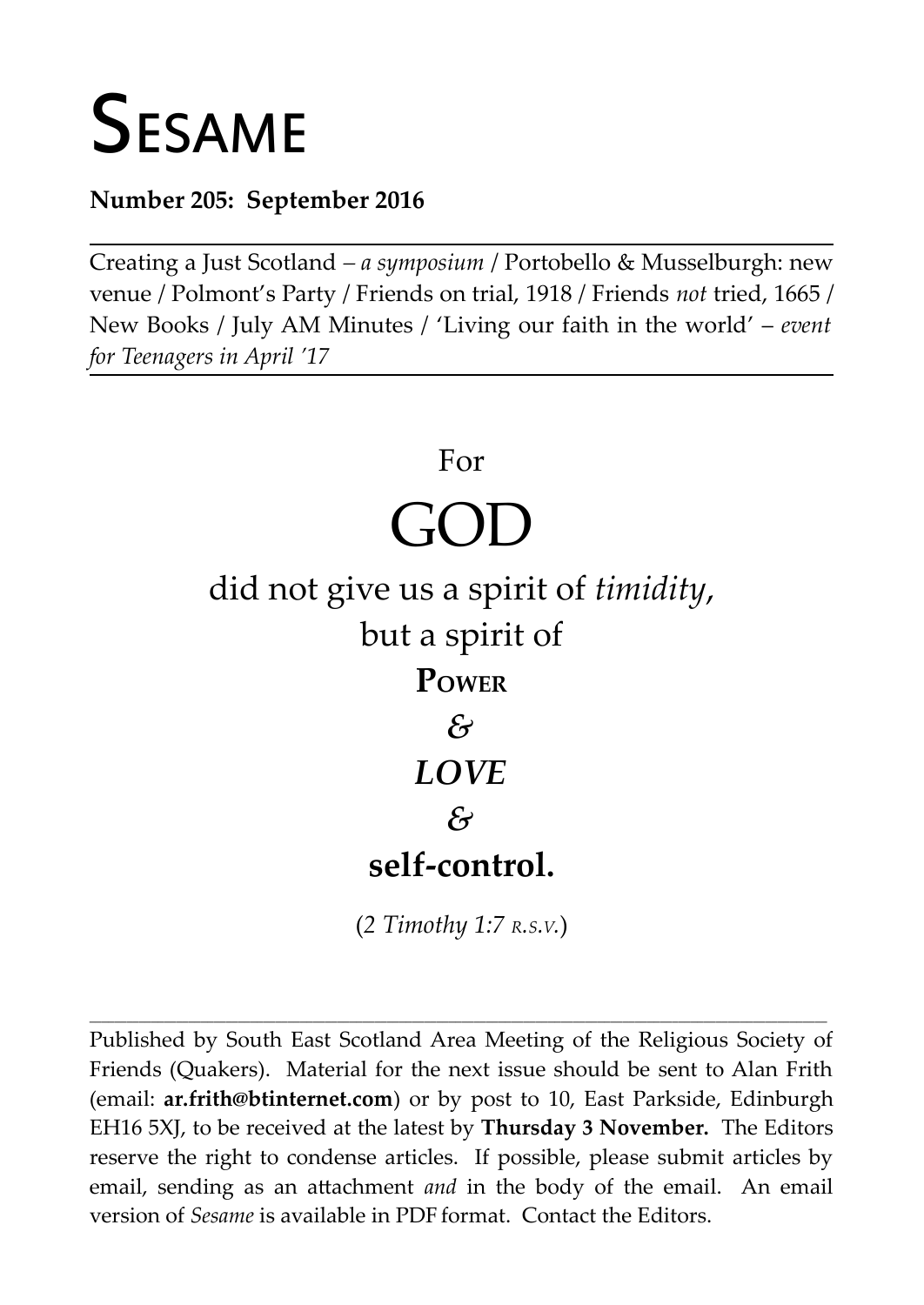2

# SOUTH EAST SCOTLAND AREA MEETING

Our next Area Meeting is on Sunday, 18 September, starting at 2.00 pm and finishing in time for tea at 5.00 pm. It will be hosted by South Edinburgh Local Meeting, at The Open Door, 420 Morningside Road, Edinburgh EH10 5HY.

The Area Meeting Annual Report and Accounts for 2015 will be presented by Mark Hutcheson, AM Treasurer, and John Phillips, clerk to AM Trustees. We will have the opportunity to ask questions about the report and accounts and to discuss the issues raised, in small groups, as well as together as Area Meeting in session.

We will return to the consideration of our response to East Lothian LM's minute, "*… about the prominence and sale of red poppies at the Edinburgh Meeting House which we felt gave out the wrong message, especially whilst we are acting on our concern about growing militarisation in schools* …"

When we first discussed this in January, we were not of one mind about the issues involved. Now is the time to consider it further, in prayerful reflection.

I hope to see you at The Open Door.

**Elizabeth Allen**

Clerk, South East Scotland Area Meeting

## **DRAFT AGENDA**

Worship Introductions Minutes of last meeting, 23 July Matters arising AM Annual Report and Accounts 2015 Membership matters Central Fife LM memorial minutes for James Lewis and Douglas Nelson AM Nominations Committee report Returning to our discernment on the sale of red poppies at Edinburgh Quaker Meeting House – a Local Meeting concern Correspondence and not i ces AOCB Closing minute *5. 00 pm Tea*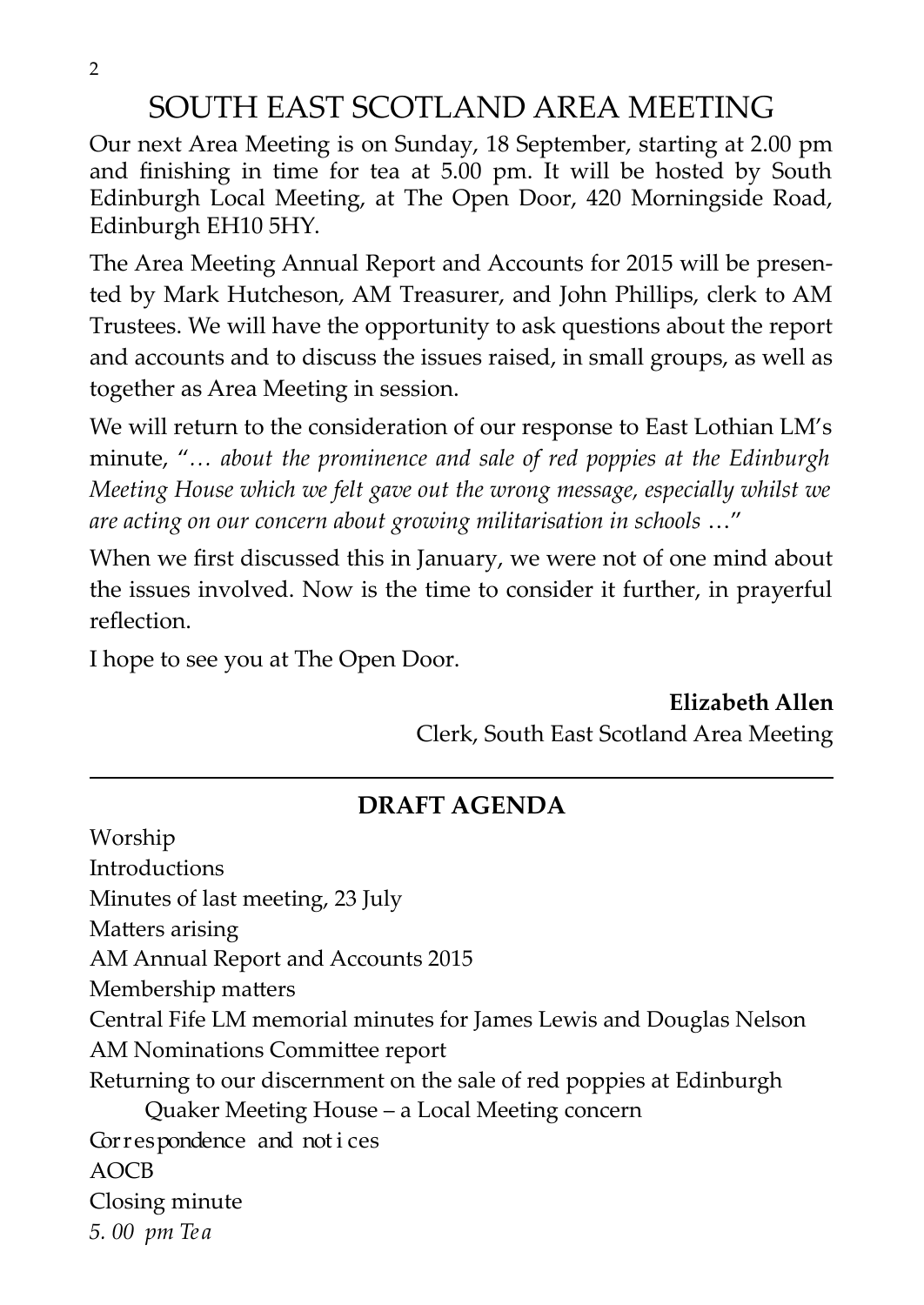# CREATING A JUST SCOTLAND *Transforming our land and taxation policies*

Scottish Quakers are committed to seeking a just society in which resources are shared more equitably. We are not alone; many others share this vision. The time seems right to join with others and call for change.

The Scottish Parliament has recently had devolved to it considerable autonomy with regard to taxation and economic affairs, and is looking, especially in the circumstances after 'Brexit', for still greater powers, either through the development of greater federal devolution or, if that does not emerge, through independence. While there are radical elements within the Holyrood parliament and Scottish society at large calling for the creation of a more socially and economically just society, they are working against an instinctive conservatism and against those stakeholders with money, land and power who do not wish to see any change. If such change is not initiated in Scotland at this critical time, when doors are wide open, there is the risk of traditional power bases exploiting inertia and caution to prevent it.

Mairi Campbell-Jack, Scottish Quaker Parliamentary Engagement Officer, and the General Meeting Parliamentary Liaison Function Group have arranged a symposium on tackling inequalities in Scottish society as part of the Edinburgh Independent Radical Book Fair 2016. The event will bring together a range of concerned parties including Scottish Quakers, other churches and faith communities, and local organisations working on economic justice.

**Sally Foster-Fulton**, head of Christian Aid in Scotland and former chair of the Church of Scotland Church & Society Council is the chairperson. There are three speakers:

- **Richard Murphy**, well know academic political economist, who has proposed a radical reform of our taxation system in books such as *The Joy of Tax* and has been a significant influence on current Labour Party thinking.
- **Lesley Riddoch**, journalist, author of *Blossom what Scotland needs to flourish*. Influential in making links between Scottish politicians and Nordic countries, with a view to learning lessons from their economic and political systems.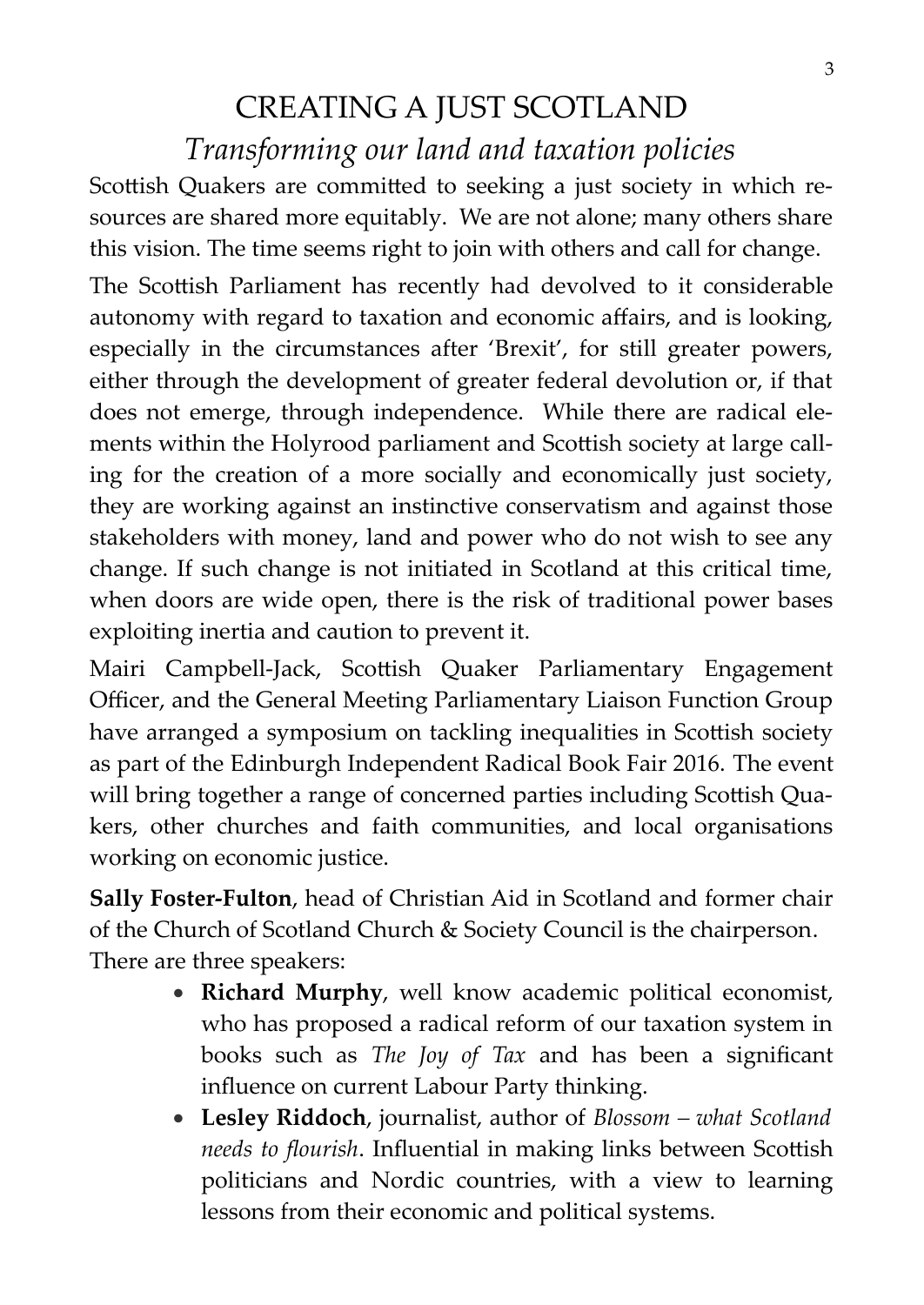**Andy Wightman** MSP, advocate of land ownership reform in Scotland, author of *Scotland – Land and Power: The Agenda for Land Reform* etc.

We hope to unite voices in Scottish church and secular society to lobby for radical change in Scottish taxation and land ownership policies, to create greater equality of opportunity. The symposium will provide an opportunity to clarify how best we can work together for these changes.

#### **Elizabeth Allen**

(Convenor, General Meeting Parliamentary Liaison Function Group)

*Creating a Just Scotland – Transforming our land and taxation policies*

\_\_\_\_\_\_\_\_\_\_\_\_\_\_\_\_\_\_\_\_\_\_\_\_\_\_\_\_\_\_\_\_\_\_\_\_\_\_\_\_\_\_\_\_\_\_\_\_\_\_\_\_\_\_\_\_\_\_\_\_\_\_\_\_

## *Saturday 29 October, 10.00 am to 11.50 am*

## *Out of the Blue Drill Hall, 36 Dalmeny Street, Edinburgh EH6 8RG [off Leith Walk]*

*Admission Free – no ticket required*

# **PORTOBELLO & MUSSELBURGH MEETING**

From September, Portobello & Musselburgh Friends will be meeting every **2nd** and **4th** Sunday in the month, at the **Fisherrow Centre** [South Street, Musselburgh EH21 6AT] at 11 am (with children's meeting). The evening meeting on first Sunday of the month has temporarily ceased. It is hoped this will resume when a new venue can be arranged.

**Kim Smith** 

# **Reading** *Quaker Faith & Practice*

**\_\_\_\_\_\_\_\_\_\_\_\_\_\_\_\_\_\_\_\_\_\_\_\_\_\_\_\_\_\_\_\_\_\_\_\_\_\_\_\_\_\_\_\_\_\_\_\_\_\_\_\_\_\_\_\_\_\_\_\_\_\_\_\_\_\_\_\_\_\_\_\_\_\_\_\_\_\_\_\_\_\_\_\_\_\_\_\_\_\_\_\_\_\_\_\_\_\_\_\_\_\_\_\_\_\_\_\_\_\_\_\_\_\_\_\_\_\_\_\_**

The reading suggested by the Revision Preparation Group for September is Chapters 8 and 28 – *The central managed work* and *Sharing the Quaker experience –* and for October, Chapters 1 and 4 – *Advices & Queries* and *Area meetings and local meetings.*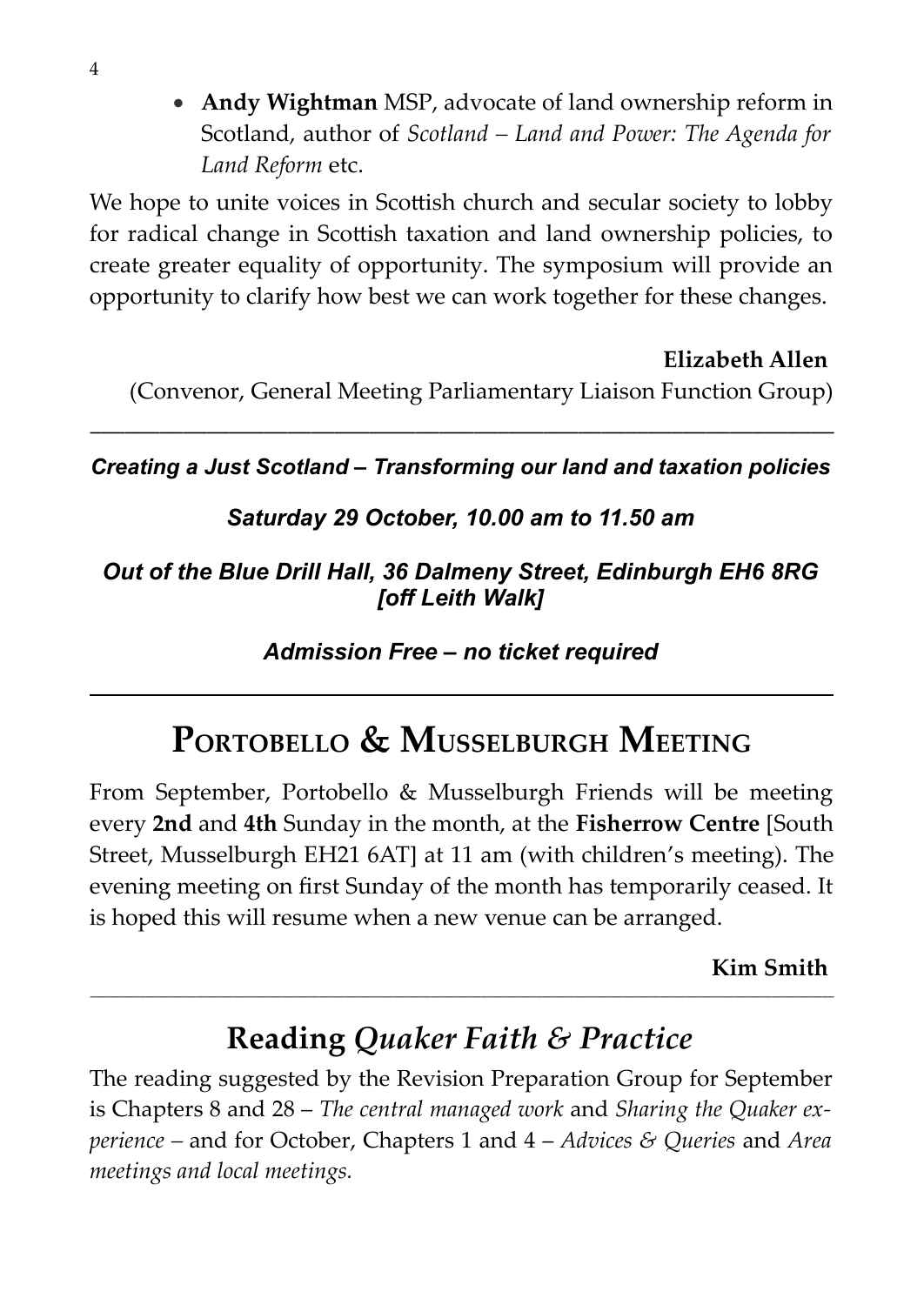# **Polmont Meeting's 30th Birthday celebrations**

On Saturday 1 October, we will be having a **birthday party** at the Greenpark Community Centre, Polmont. This will be a party/ceilidh with a bring-and-share tea, balloons, games, birthday cake... you get the idea! Invitations will be coming your way soon, but save the date meantime.

We are delighted that our hopes and plans for a **Peace Pole** for Falkirk are looking very positive. We are in the process of choosing a site from a number of options. The timescale is a little uncertain but we will be celebrating the Pole with a dedication and a peace vigil and would love to share this with Friends. Details to follow.

#### **Mariot Dallas**

# **Friends on trial**

*Mention was made in the last issue of* Sesame *of the 1918 court case in which three Friends acting in the name of the Society were sentenced to terms of imprisonment, and I have been asked for more information about it. The following account of the background and the* two *trials is by John W. Graham (1859-1932), from* Conscription and Conscience; A History, 1916-1919. *It appeared in 1922, when the participants could be referred to in the present tense.* (Ed.)

It was not unnatural that the Government, in the course of its attack upon liberty and upon the opponents of war, should eventually find itself engaged in an official attack upon the Society of Friends. In contrast to the unseen sufferings and sordid hardships hidden behind prison walls, this had a dramatic value. When Regulation 27C under the Defence of the Realm Act was promulgated, the Society of Friends announced they would disobey it. The Regulation ordered that no pamphlet or similar publication dealing with the war or the making of peace should be issued without being first passed by the Censor. It was felt in the Meeting for Sufferings, in December 1917, that to submit to this would be to give up the whole case for liberty of speech. As the point has constitutional importance, the carefully drawn Minute the Meeting passed is here given:—

"The Executive body of the Society of Friends, after serious consideration, desires to place on record its conviction that that the portion of the recent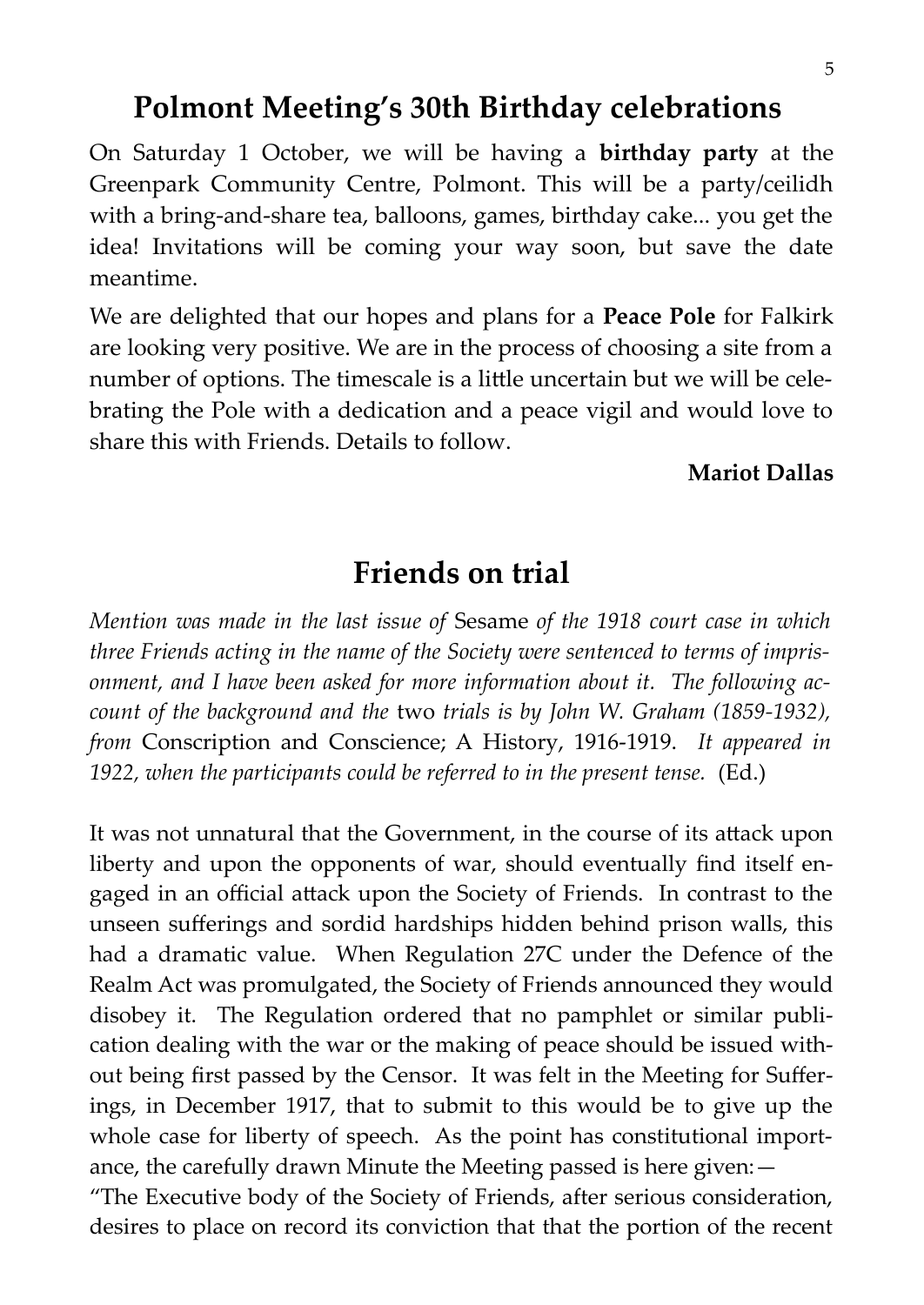regulation requiring submission to the Censor of all leaflets dealing with the present war and the making of peace is a grave danger to the national welfare. The duty of every good citizen to express his thoughts on the affairs of his country is hereby endangered, and further, we believe that Christianity requires the toleration of opinions not our own lest we should unwittingly hinder the workings of the Spirit of God.

"Beyond this there is a deeper issue involved. It is for Christians a paramount duty to be free to obey, and to act and speak in accord with the law of God, a law higher than that of any State, and no Government official can release men from this duty.

"We realize the rarity of the occasions on which a body of citizens find their sense of duty to be in conflict with the law, and it is with a sense of the gravity of the decision that the Society of Friends must on this occasion act contrary to the regulation, and continue to issue literature on war and peace without submitting it to the Censor. It is convinced that in thus standing for spiritual liberty it is acting in the best interests of the nation."

This Minute received the official endorsement of the following Yearly Meeting.

The Government and the Press were frankly informed of this action. Friends' committees continued to issue pamphlets on behalf of the Society. One of these, called *A Challenge to Militarism*, a leaflet not more extreme nor more obnoxious to the Government than other writings, and consisting of information about the men in prison, was the one selected for attack. In February 1918 two ladies were arrested for distributing it at the doors of a Labour Congress at the Central Hall. They were shortly released and the summonses were deferred. When, on April  $18<sup>th</sup>$ , their trial came on, Harrison Barrow, as acting chairman, and Edith M. Ellis, as secretary of the Service Committee, gave evidence to the effect that the Committee was responsible. The case against the ladies was dropped until proceedings should be taken against the authors. The responsible author, as in Friends' official papers generally was the Service Committee itself, and it acted as agent of the Yearly Meeting. It would never do to arraign the twenty thousand members of the Society of Friends, who were ultimately responsible. Many of the members of the Committee were already in gaol. The persons prosecuted were the Chairman and Acting Secretaries of the Service Committee, two of whom had given evidence in the trial

6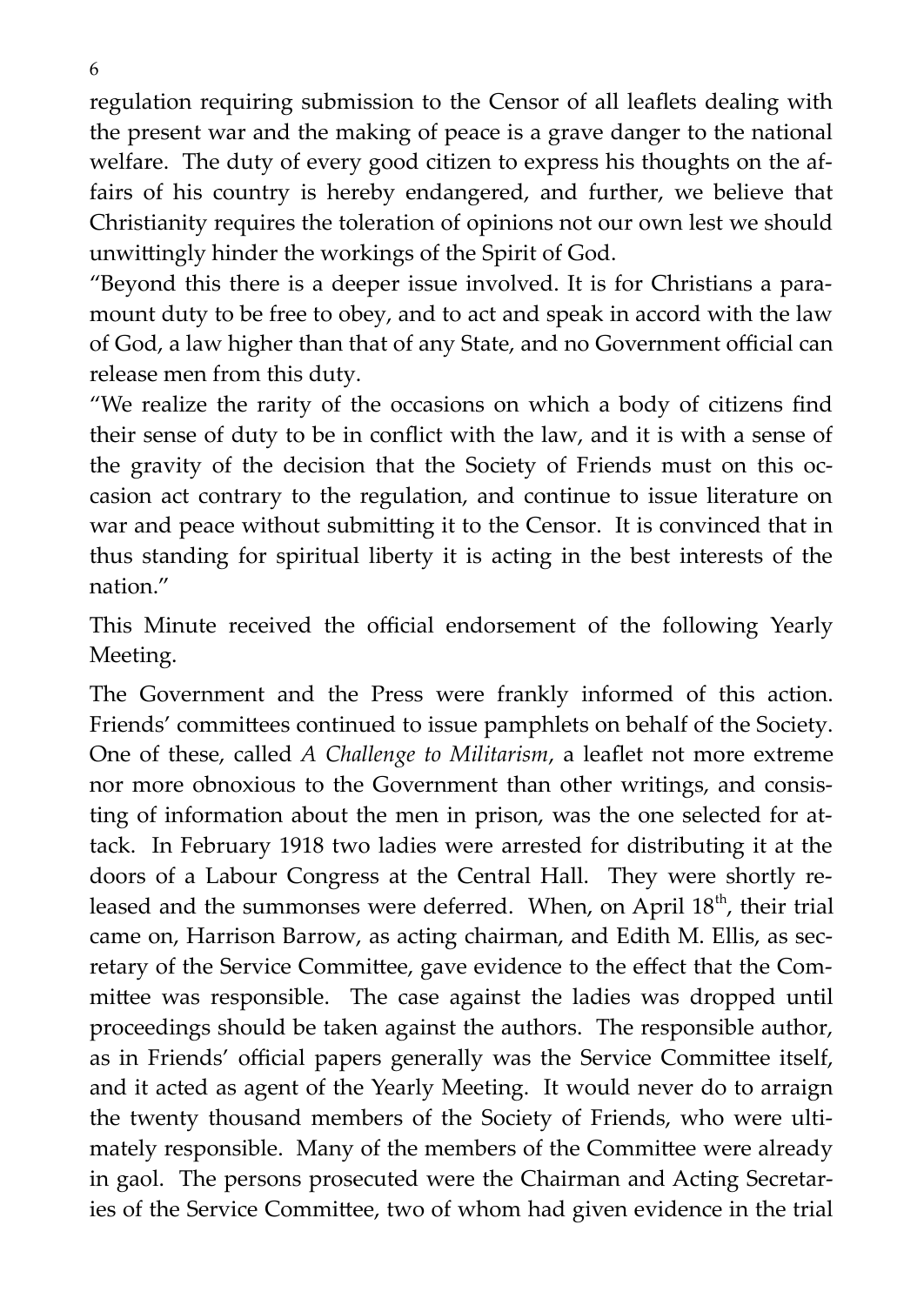of the ladies. The personality of these three Friends showed with great clearness that the most valuable elements in the citizenship of this country were impugned by the persons conducting national affairs. Harrison Barrow, the chairman, is one of the most useful and distinguished citizens of Birmingham, who in 1914 had withdrawn from a prospective Lord Mayoralty on account of his attitude to the war. Miss Edith M. Ellis is the daughter of the late John Edward Ellis, M.P., for a while Under-Secretary for India. Arthur Watts of Manchester represented the active public service of younger Friends, and had fought military training in Australia. The issue was whether a Christian body owed allegiance to what it believed to be its highest duty when it conflicted with the law of the State. The court interrupted Harrison Barrow's defence by adjourning till next day, May 24. The Yearly Meeting happened to be in session at Bishopsgate at the time, and passed a minute in support of the defendants. John Henry Barlow, the presiding officer or "Clerk" of the Yearly Meeting, was present as a witness to read the Minute. This he was not allowed to do, but Harrison Barrow, who was defending the case, was able to read it for him. The prosecution worried a good deal about the question of authorship, which was clear. When the Alderman retired to consider the verdict, and the court was abandoned to the usual buzz of conversation, John Henry Barlow's clear and commanding voice was heard asking for Friends in court to devote themselves to silent prayer. The Guildhall court suddenly became a Friends' Meeting. This is the moment which I hope, some day, some artist will preserve in a great picture. A few words of vocal prayer that we might follow Christ all the way were heard. The usher's habitual cry, "Silence in the court," on the Alderman's return, brought out the incongruity of the whole situation. Harrison Barrow and Arthur Watts were sentenced to six months' imprisonment and Edith M. Ellis to £100 fine and fifty guineas costs, and in default to three months' imprisonment. An appeal was lodged, and the prisoners admitted to bail. Meantime at the hour of the trial, the Yearly Meeting at Devonshire House had adjourned its business and sat rapt in reverent and prayerful silence, while the trial was in progress not far away.

The appeal was heard at the Guildhall on July  $3<sup>rd</sup>$ , in Quarter Sessions. The bench endeavoured to shut out the public, and were plainly hostile to Harrison Barrow's defence all through. But the ability and gentle dignity of the defendant were equal to the occasion. John Henry Barlow read the Yearly Meeting's Minute, confirming its previous decision not to submit to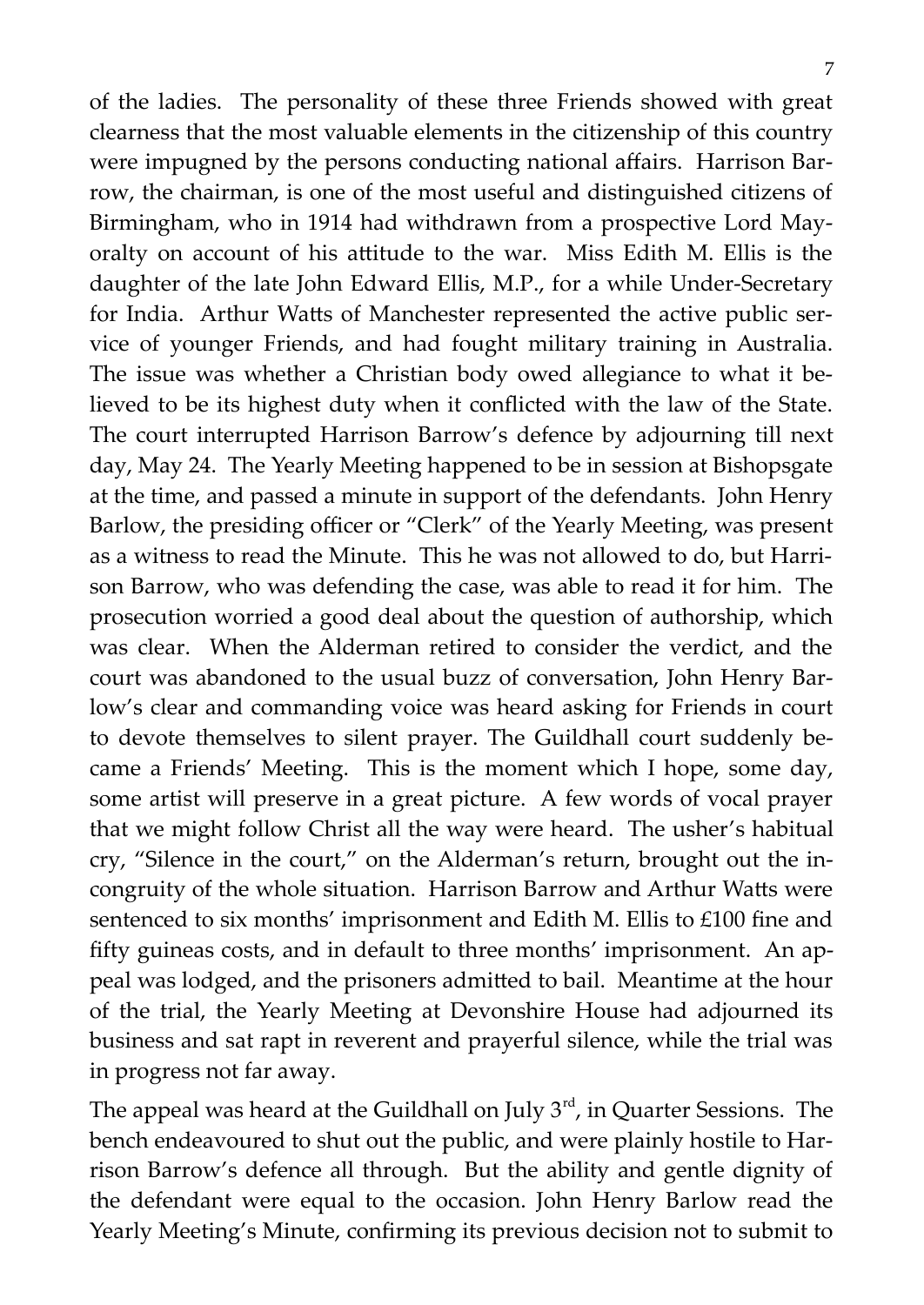this regulation. It was easy to show that other critics of the Government had been privileged—both the Liberal and Labour parties had made their criticisms uncensored, and so had Lord Grey of Fallodon [*the former Foreign Secretary*]. No weight was allowed to this plea. Finally, Sir Alfred Newton and his colleagues listened attentively to Harrison Barrow's personal statement. Edith Ellis followed, and the court was visibly impressed as, with the timbre of her woman's voice, she told in calm words of her immutable conviction. Arthur Watts spoke with something of the fire of youth in fealty to the service of liberty and peace. But Sir Arthur Newton "could hardly contain his indignation" at the way in which the defendants "deliberately flouted the authorities and gloried in it." The appeal was dismissed with costs, and all the defendants went to prison. Edith Ellis refused to pay her fine. She spent three months in prison, which, to one delicately nurtured, turned out to be a serious strain on her health, then and afterwards. The same was true in a less degree of Harrison Barrow.

At the close of the sitting rose a barrister, engaged by a few Friends who approved of the war, to say that they were law-abiding subjects, whose views were not to be identified with those of the defendants. The critical moments of human affairs are often marred by incidents which spoil their artistic completeness. This act, however, showed that the Quaker testimony was not held merely as a tradition, but had been considered afresh, not without some divergence of view.

# **The Perils of Attending Meeting in 1665**

*Thomas Ellwood (1639-1713) first experienced Meeting for Worship at the home of the Peningtons, Isaac and Mary – see* Q.F. & P. *19.15*. *He knew many of the first generation of Quakers, and was also a friend of the poet Milton. This account is taken from* The History of the Life of Thomas Ellwood, written by Himself*, first published in 1714. (N.B. "First month", as mentioned near the beginning, was not January but March; until the adoption of the Gregorian Calendar, the year, in England, began on Lady Day, 25 March, which, with the adjustment of eleven days, became 6 April, still the start of the year for HM Revenue & Customs.)*

There was in those times a meeting once a month at the house of George Salter, a Friend of Hedgerley, to which we sometimes went; and Morgan Watkins being with us, he and I, with Guli[*elma Springett; Isaac Penington's*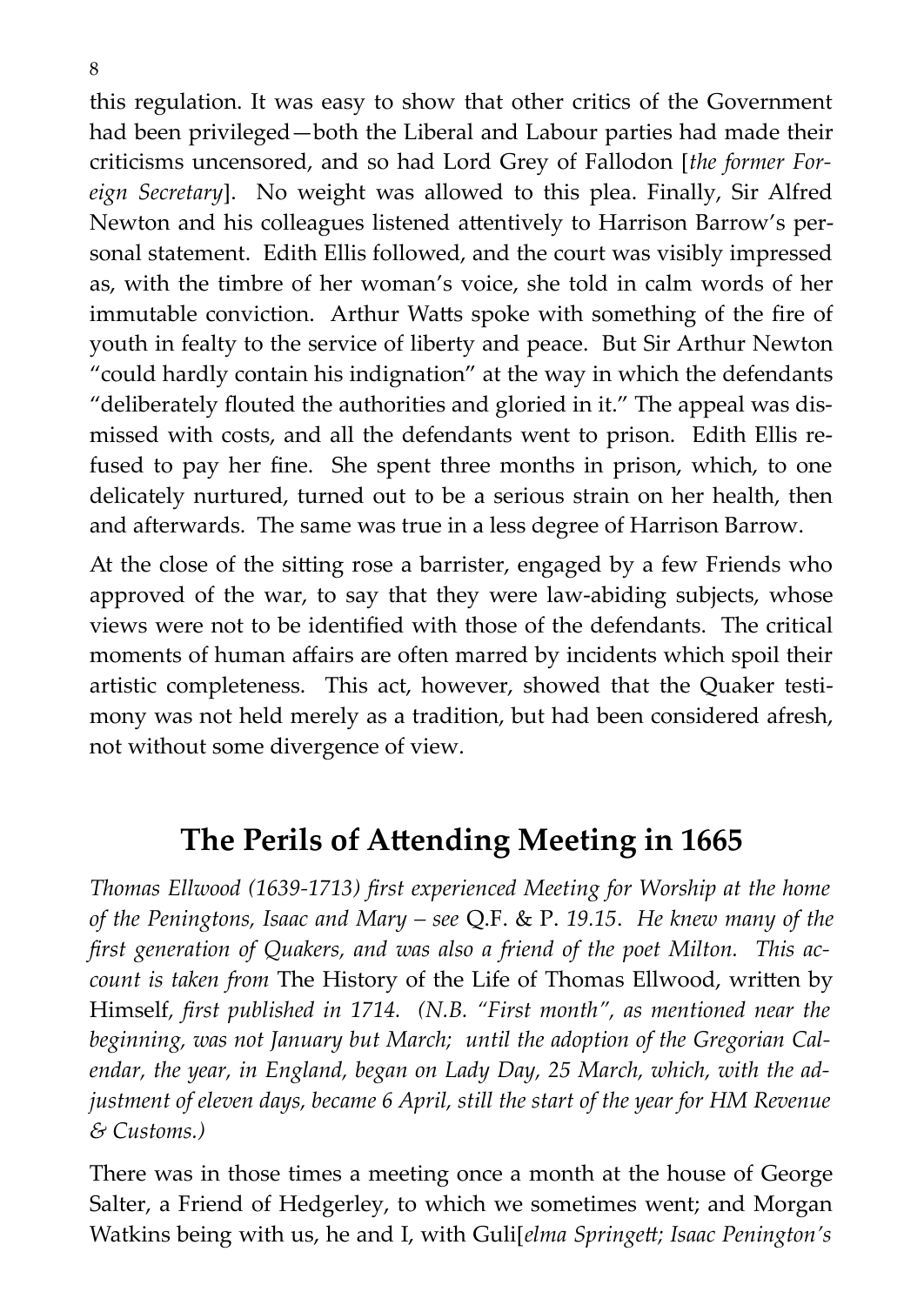*step-daughter, who later married William Penn*] and her maid, and one Judith Parker, wife of Dr. Parker, one of the College of Physicians at London, with a maiden daughter of their's, neither of whom were Quakers, but as acquaintances of Mary Penington were with her on a visit, walked over to that meeting, it being about the middle of the first month, and the weather good.

This place was about a mile from the house of Ambrose Bennett, the justice who the summer before had sent me and some other Friends to Aylesbury prison […]; and he, by what means I know not, getting notice not only of the meeting, but, as was supposed, of our being there, came himself to it, and as he came caught up a stackwood stick, big enough to have knocked any man down, and brought it with him, hidden under his cloak.

Being come to the house, he stood for a while without the door and out of sight, listening to hear what was said, for Morgan was then speaking in the meeting. But certainly he heard very imperfectly, if it was true which we heard he said afterwards among his companions, as an argument that Morgan was a Jesuit—*viz*., that in his preaching he trolled over his Latin as fluently as ever he heard any one; whereas Morgan, good man, was better versed in Welch than in Latin, which I suppose he had never learned: I am sure he did not understand it.

When this martial Justice, who at Amersham had with his drawn sword struck an unarmed man who he knew would not strike again, had now stood some time abroad, on a sudden he rushed in among us, with the stackwood stick held up in his hand ready to strike, crying out, "Make way there"; and an ancient woman not getting soon enough out of his way, he struck her with the stick a shrewd blow over the breast. Then pressing through the crowd to the place where Morgan stood, he plucked him from thence, and caused so great a disorder in the room that it broke the meeting up; yet would not the people go away or disperse themselves, but tarried to see what the issue would be.

Then taking pen and paper, he sat down at the table among us, and asked several of us our names, which we gave, and he set down in writing.

Amongst others he asked Judith Parker, the doctor's wife, what her name was, which she readily gave; and thence taking occasion to discourse him, she so overmastered him by clear reason, delivered in fine language, that he, glad to be rid of her, struck out her name and dismissed her; yet did not she remove, but kept her place amongst us.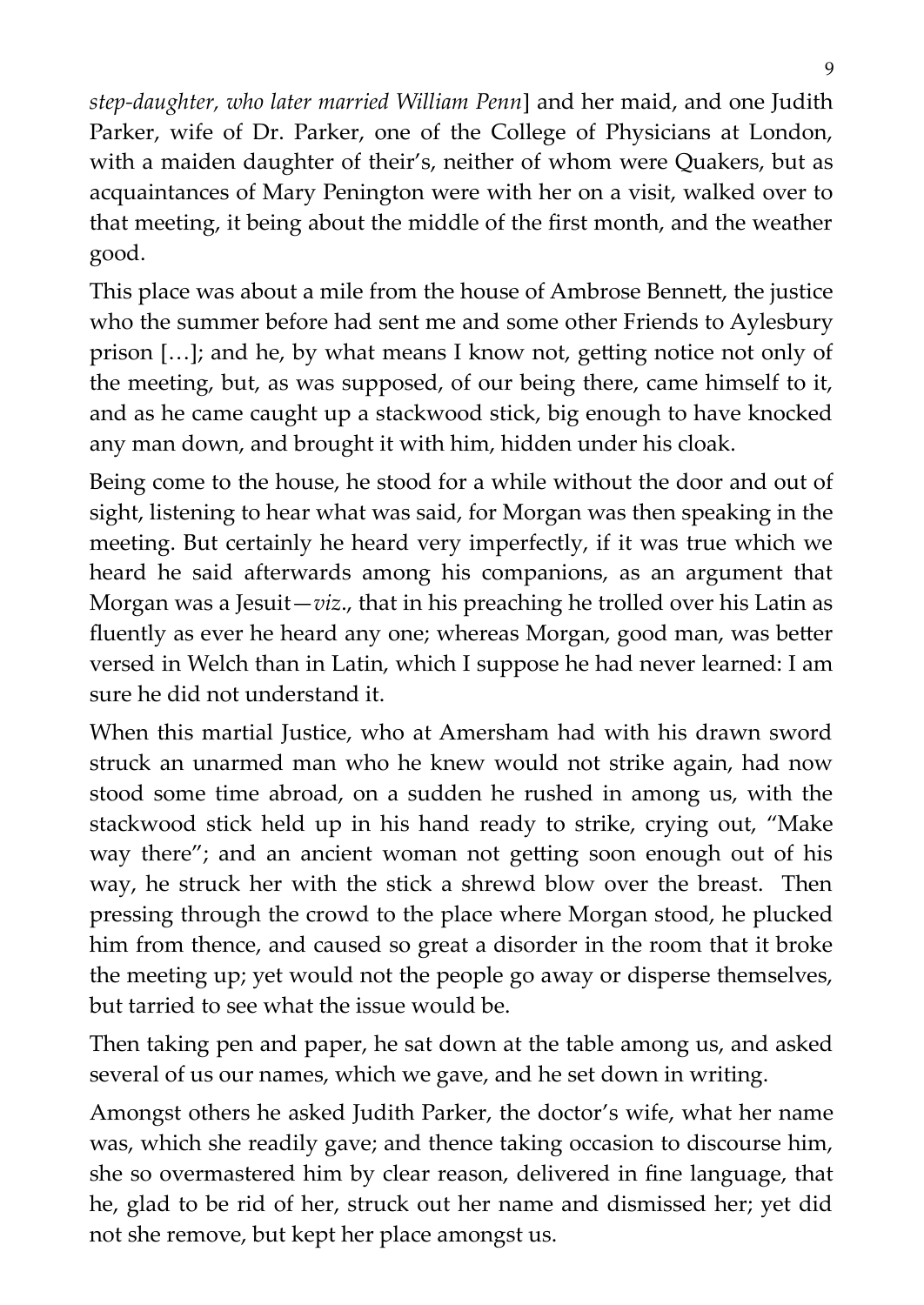When he had taken what number of names he thought fit, he singled out half a dozen whereof Morgan was one, I another, one man more, and three women, of whom the woman of the house was one, although her husband then was, and for divers years before had been, a prisoner in the Fleet for [*non-payment of*] tithes, and had nobody to take care of his family and business but her his wife.

Us six he committed to Aylesbury gaol, which when the doctor's wife heard him read to the constable, she attacked him again, and having put him in mind that it was a sickly time, and that the pestilence was reported to be in that place, she in handsome terms desired him to consider in time how he would answer the cry of our blood, if by his sending us to be shut up in an infected place we should lose our lives there. This made him alter his purpose, and by a new mittimus sent us to the House of Correction at Wiccomb. And although he committed us upon the Act for banishment, which limited a certain time for imprisonment, yet he in his mittimus limited no time, but ordered us to be kept till we should be delivered by due course of law; so little regardful was he, though a lawyer, of keeping to the letter of the law.

We were committed on the  $13<sup>th</sup>$  day of the month called March, 1665, and were kept close prisoners there till the  $7<sup>th</sup>$  day of the month called June, 1666, which was some days above twelve weeks, and much above what the Act required.

# *Two New Books*

*A Little History of Religion* **by Richard Holloway** (Yale University Press, hbk, ISBN 978-0-30020883-2 - £14.99) A brisk 237-page trot through the history of faith in forty chapters. Ch. 32 is about us: "The Society of Friends may be one of the smallest denominations in the world but its influence is enormous. It remains Christianity's conscience …" – which some might think debatable.

*Treatise on Toleration* **by Voltaire, tr. Desmond M. Clarke** (Penguin Classics, pbk, ISBN 978-0-241-23662-8 -  $E8.99$ ) "New" in that it is a new translation of a newish (2000) edition of a work first published in the 1760s: Jean Calas was falsely accused of murdering his son and executed in 1762, because "feeble minds … impute crimes to anyone who does not think as they do" - this is Voltaire's counterblast against fanaticism.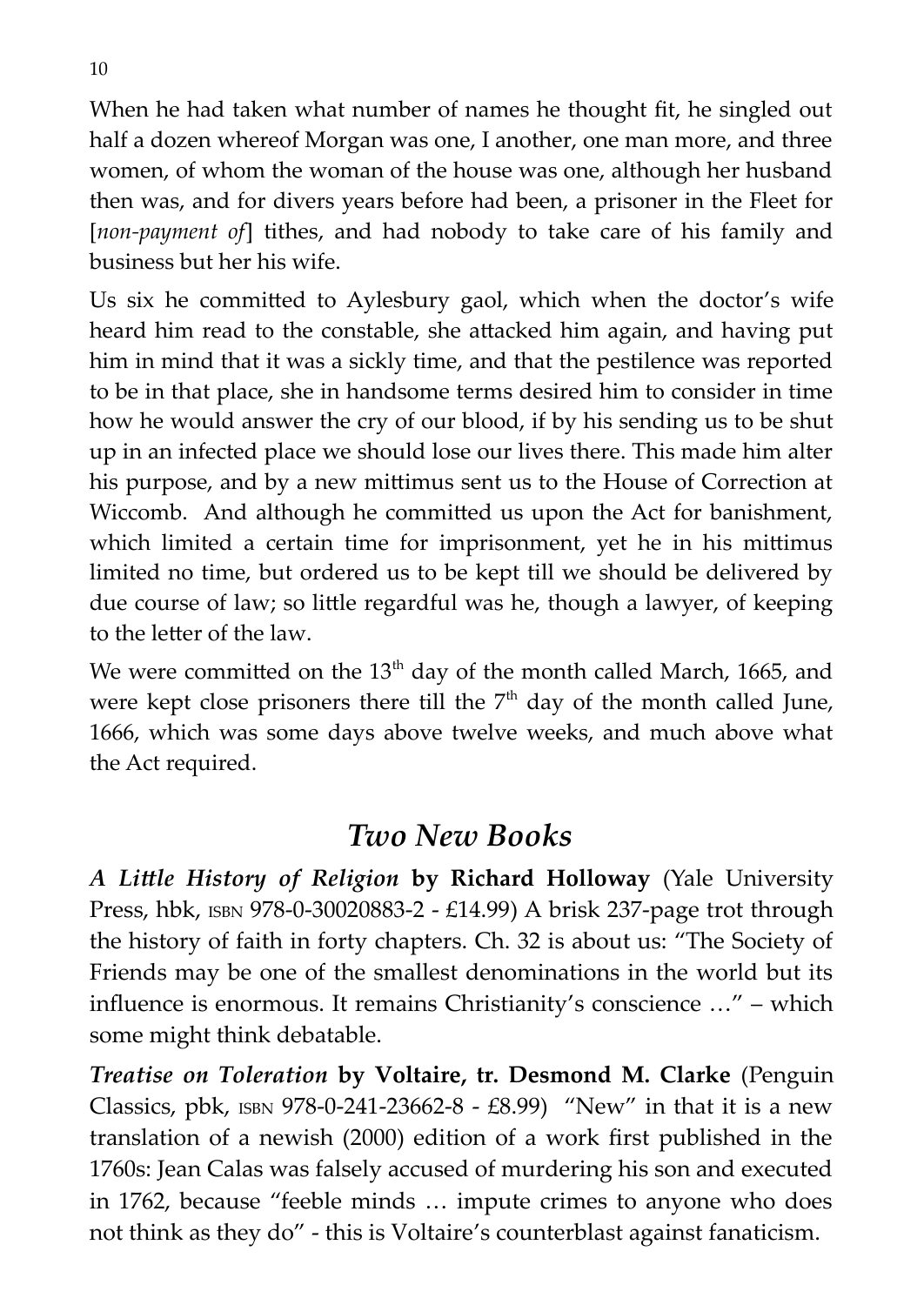# SOUTH EAST SCOTLAND AREA MEETING

# **Minutes of Area Meeting held on Saturday 23 July 2016 at St Andrew's Leckie Parish Church, Peebles**

#### **2016/07/01 Worship**

During opening worship *Quaker Faith & Practice* 21:08 has been read to us. It urges us to accept ourselves as a whole, and offer that whole to God, so that we may be used with all our faults and weaknesses. The knowledge that we are usable can be a source of strength and love.

#### **2016/07/02 Introductions**

We have ensured those present know each other's names and meetings. The attendance will be recorded in the concluding minute.

**2016/07/03 The minutes of our last meeting**, held on 4 June 2016 at Kelso Quaker Meeting House, have been signed and entered in the minute book.

#### **2016/07/04 Matters arising**

Further to minute 2016/01/08, *Our Prison Ministry*, in an email to the clerks, Margaret Mortimer our former Quaker Prison Chaplain pointed out that Area Meeting has made no decision about continuing the practice of donating funds to newly-admitted prisoners on remand, who request financial assistance. To help us understand what is involved in administering this, Margaret has summarised the procedure, as follows:

#### *Procedure for donating funds to newly admitted prisoners on remand.*

*Receive emails from prison chaplain asking for financial help for specific prisoners.*

*Take cash to cashier in the prison – open weekdays and weekends; afternoons are busy, so mornings are best.*

*OR:* 

*Send postal order to the prisoner who can then send it to cashier – either way, cash is immediately available for prisoner, and the prisoner number is needed. The chaplaincy always supplies this.*

*Cashier provides a receipt for paid-in cash; this is then passed to AM Treasurer for recompense.*

*Where postal orders are used, use receipt slip for sending to AM Treasurer. Keep a record of sums spent for AM Treasurer's information.* 

We agree to continue with this practice and ask our Nominations Committee to bring forward the name of a Friend willing to take this on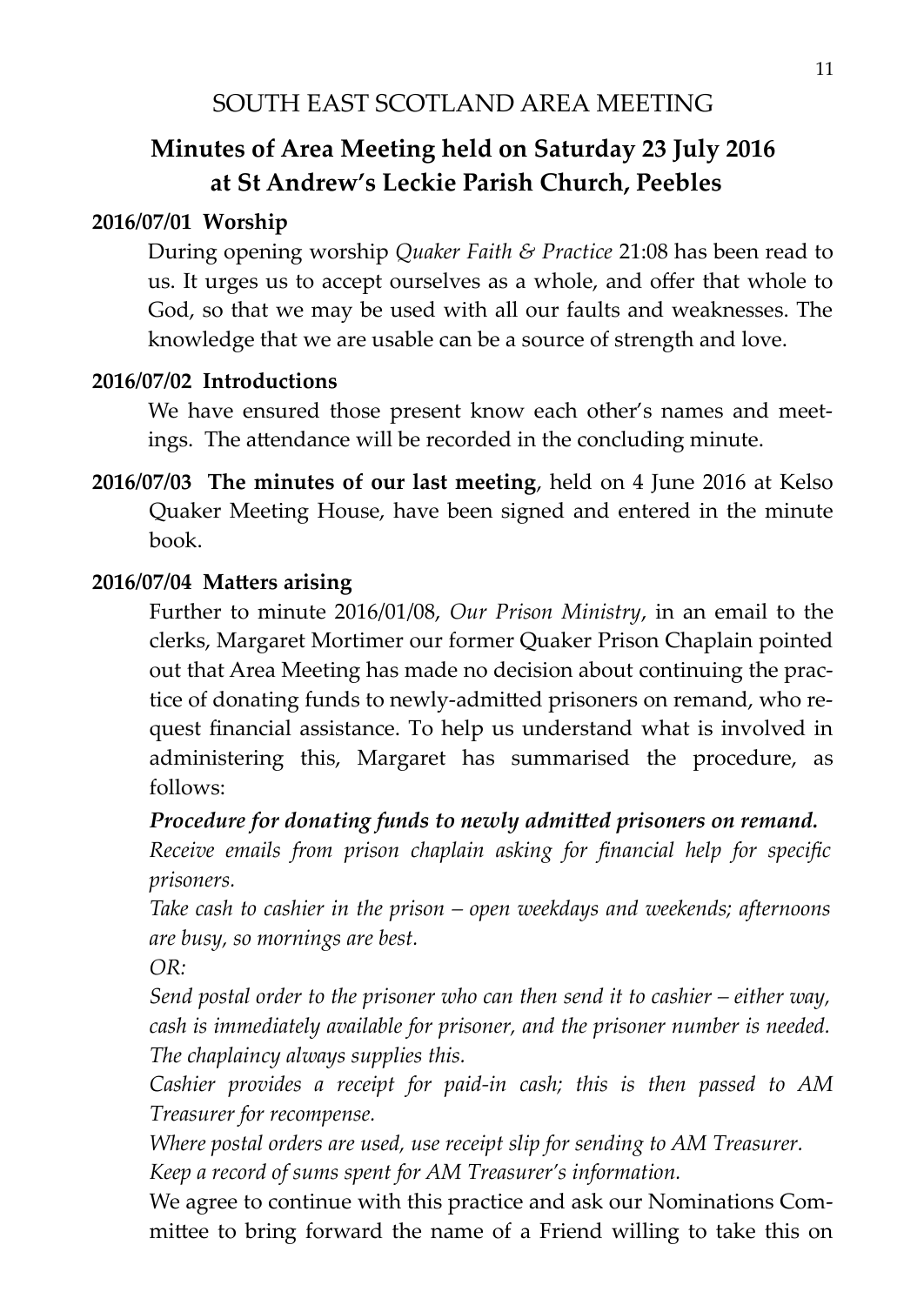until a new Quaker Prison Chaplain is appointed.

We note that following a visit of the Church of Scotland Chaplain at Polmont Young Offenders Institution, Polmont Meeting will donate £75 per year to assist prisoners.

#### **2016/07/05 Central Edinburgh Meeting minute on STIR report**

We have received the following minute from Central Edinburgh LM:

#### *Central Edinburgh Meeting: Minute 2016/07/11 (STIR report)*

*We have discussed, as a Meeting, the recommendations of the STIR report – attached to these minutes – regarding the holding of Area Meeting.*

*We can see many positives in the recommendations and suggestions: it is helpful and pleasurable to visit other parts of our Area Meeting.*

*It would be helpful for Edinburgh Friends to have evening meetings in Edinburgh.*

*It would be helpful for reports to be included in* Sesame *and not revisited in Area Meeting itself.*

*We have some concerns: Does this mean that, with General Meeting, we would have 8 full-day meetings a year? Would these proposals lessen the import and impact of our Quaker Business Meeting? It is precious.*

*We are concerned that we as a Meeting are losing our "inclusivity" by Friends moving away, leaving an "elderly" Meeting without support for the Friends within it. We feel that we have lost our ballast.*

*Who will provide the "all-age" input and care?*

*Are we getting hung-up on numbers? Jesus emphasised "two or three in my name…" A Friend has commented that agenda-setting a year in advance could lead to inflexibility and staleness, and the blocking of the movement of the Spirit.*

*We have been exhorted by a visiting Friend from Northumbria to be bold in upholding these proposals – and we also wish to take care of what we have.*

*We note that the minutes of the last Area Meeting have not yet been made available to us though* Sesame*. It has been difficult to have an informed and prayerful session without them.*

*We have felt rushed in our consideration of these important issues – not by our Meeting but by Area Meeting's timetabling.*

*We thank our Area Meeting's Clerks for their work, and ask that Area Meeting considers our response and reflects Area Meeting's considerations back to us, as we regard this as the beginning of a conversation.*

We note this minute and its relevance to our next item of business.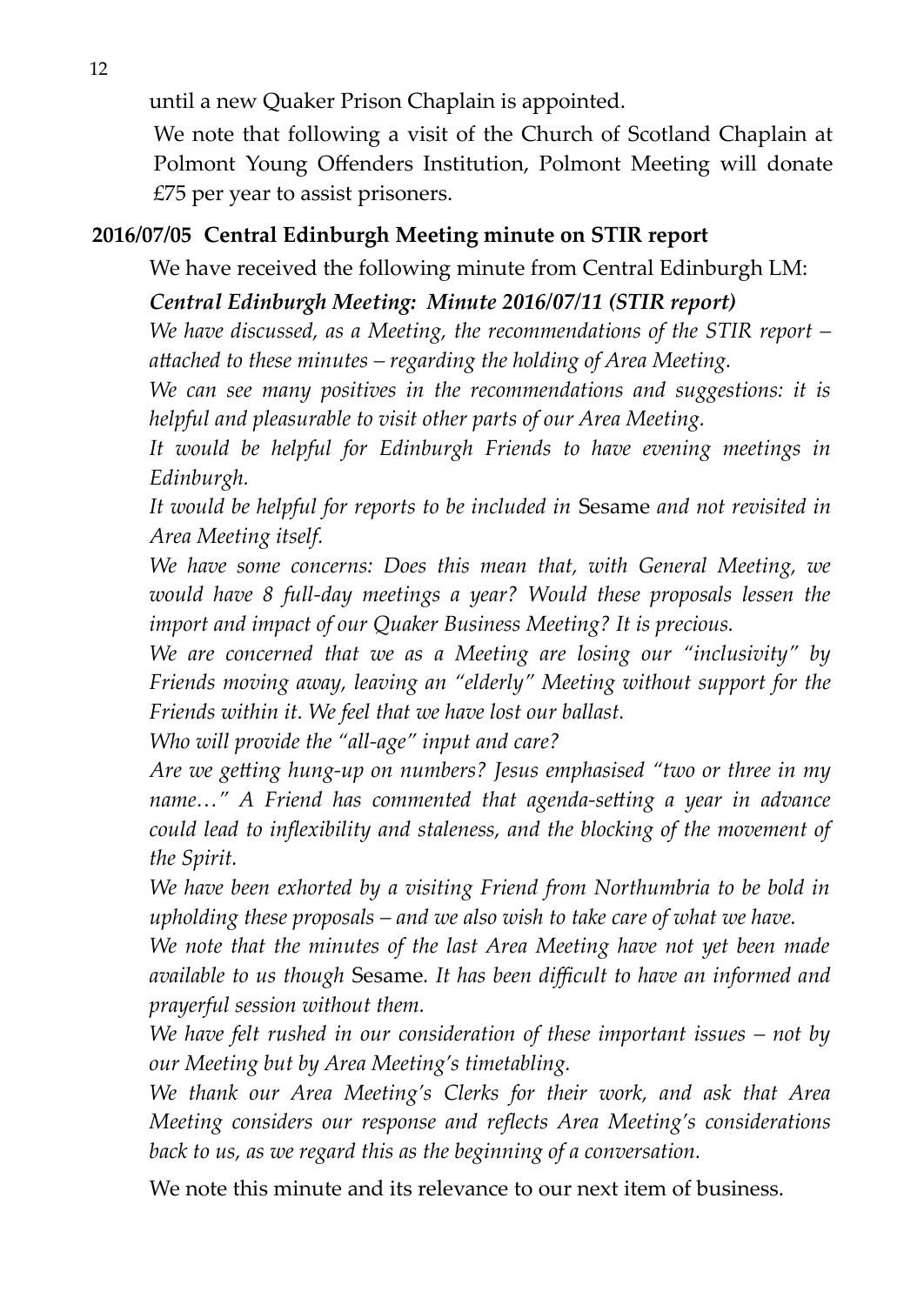## **2016/07/06 Implementation of STIR Report** (Minutes 2014/10/13,

2014/11/04(b), 2015/10/06, 2016/02/06 and 2016/06/04 refer)

#### *Clerks' draft proposals for a new AM structure*

As requested in minute 2016/06/04, our clerks have produced draft proposals based on the STIR report, for a new AM structure. These were circulated in advance and paper copies have been made available at this meeting. We have discussed these proposals and agree to implement them, with slight amendments, as detailed below.

We have reminded ourselves that to implement these changes with comfort, we need to allow for flexibility.

From January 2017, there will be 7 Area Meetings per year: 4 full-day Saturday meetings and 3 weekday evening meetings.

#### **Saturday Area Meetings**

These will be held out of Edinburgh. They will be all-age meetings.

At various points in the day, there will be opportunities for worship, including all-age worship.

The agenda of each meeting will reflect the elements of the trefoil, as in the following guide.

## *'Housekeeping'*

Governance and business matters – such as annual report and accounts, tabular statement

Nominations Membership matters

*Community building* (This list is a guide, it is not prescriptive.) Welcoming one another Children and young people's programme Life of our Meeting – including news from Local Meetings, Elders, Overseers, Children and Young People Our life within BYM – including our involvement with Meeting for Sufferings, Quaker Life, Quaker Peace and Social Witness Social event – such as a meal or ceilidh

## *Witness*

Sharing how we are living out our faith in the world

Each of the three elements will be planned as discrete, bounded events with Friends easily able to attend any or all, as they are able. Participation at any of the events will be welcomed and encouraged.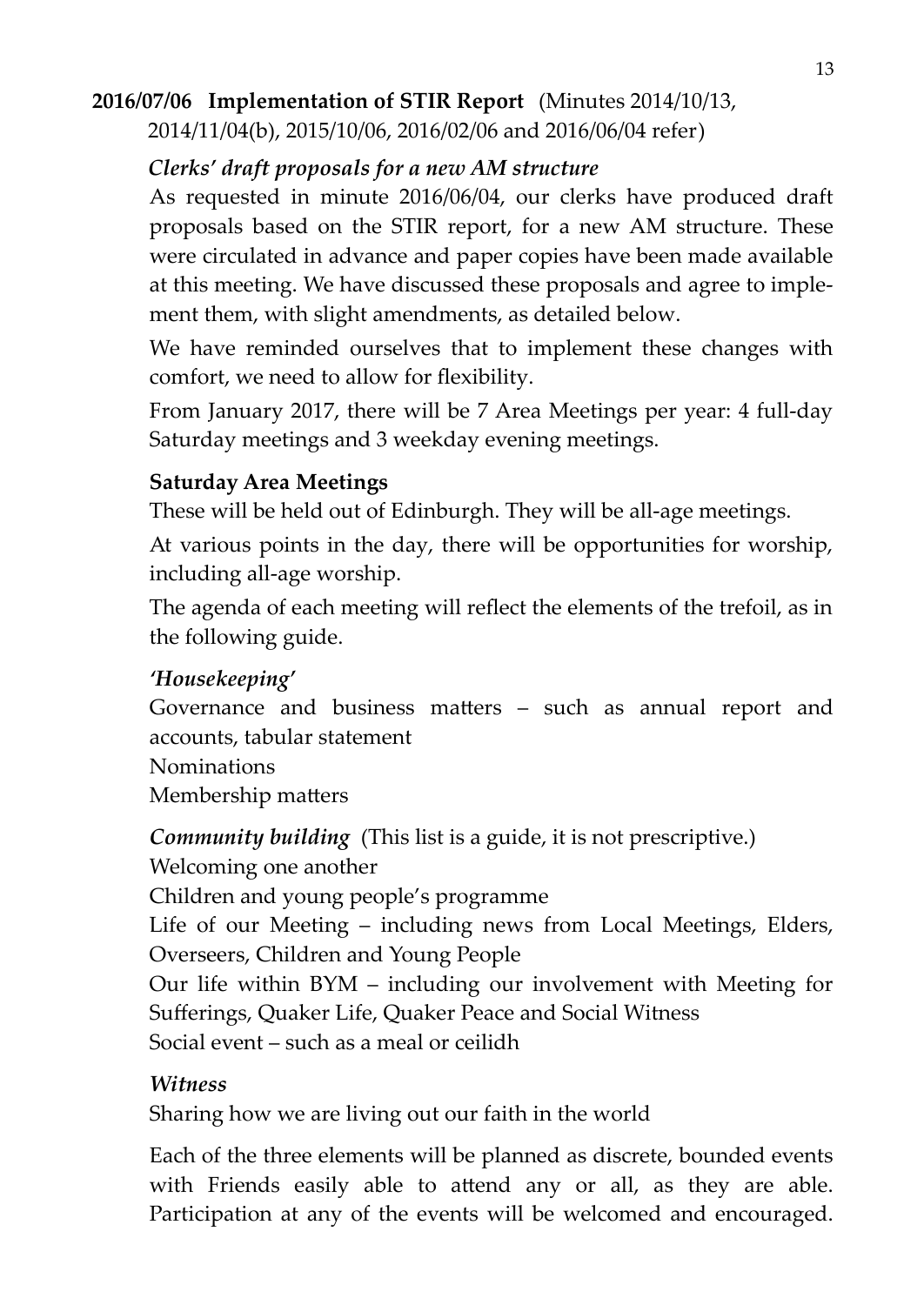We encourage the planners to incorporate the three elements of the 'trefoil', without over committing themselves.

#### **Involvement of the host Local Meeting**

The Local Meeting hosting Area Meeting will be invited to provide an assistant clerk for that event and to have particular input into the Witness and Welcome elements of the day. Financial assistance will be available for smaller meetings hosting Area Meeting, if required. We encourage small meetings to 'buddy up' and share the hosting of Area Meeting.

#### **Planning Meeting for full-day AMs**

This will take place at the beginning of year. The AM clerking team, and representatives of each of the four Local Meetings hosting Area Meeting that year will attend it. AM clerks will prepare an agenda, including a check-list of what needs to be considered and what actions need to be taken.

#### **Weekday evening Area Meetings**

These will be held in Edinburgh and will last about one and a half hours. They will start at 7.30 pm, to allow Friends who have been at work that day to attend.

They will be open to all and the following 'core representatives' will be expected to attend:

*The clerking team The treasurer/ assistant treasurer Representative of Trustees Representative of Elders Representative of Overseers Representative of Nominations Committee Representative of each Local Meeting*

The agenda may include any Area Meeting business matter.

#### **Proposed provisional 2017 dates**

- 23 January *evening*
- 18 March *full day*
- 15 May *evening*
- 24 June *full day*
- 15 August *evening*
- 23 September *full day*
- 25 November *full day*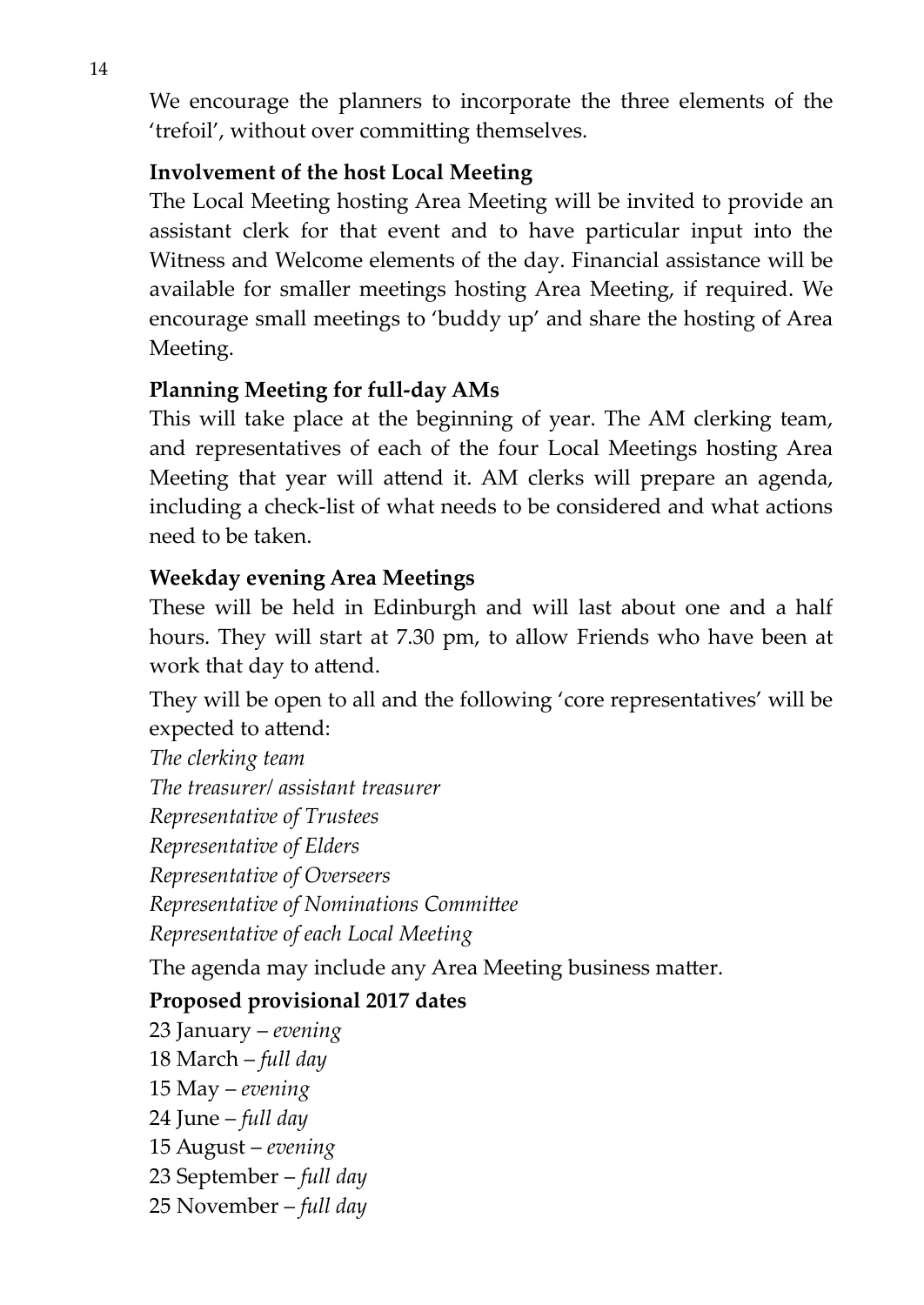We ask our clerks to check the availability of venues for meetings on these dates.

#### **Communications strategy for AM**

The STIR report recommended that we review our communications within Area Meeting and agree a communications strategy. Some Friends present felt that our current communications are satisfactory.

We agree to ask our Local Meetings to discuss their needs for communications within Area Meeting and whether or not these are being met. We ask them to report back to Area Meeting. We will return to this matter.

We understand that General Meeting for Scotland is carrying out a communications review and that David Sterratt is responsible for the website part of that review.

#### **Guidance for visitors to applicants for membership**

The STIR Report recommended that guidance notes be drawn up.

We have heard that currently a guidance leaflet for visitors to applicants for membership, drafted in 1997, is being used. We ask John Eccles and Phil Lucas to update this leaflet.

#### **2016/07/07 Membership matters**

Further to minute 2016/06/07 (d), Area Meeting Overseers suggest Marian Grothey and Rufus Reade [as visitors, and we] appoint these Friends accordingly […]

[Two further applications have been received and visitors appointed.]

#### **2016/07/08 Minute from Edinburgh Central Meeting recording deaths**

We have received the following minute from Edinburgh Central Meeting:

*2016/07/06 Recording of deaths: It is with sadness that we record the deaths of two members of our Meeting: Marjorie Farquharson was a Friend, very involved in our Meeting, who worked tirelessly for human rights. She died on 13th May. We shall miss her quiet humour and diligence. We send our loving greetings to her partner Irina, and to all her family, with thanks for a life welllived. Our dear friend, Charlotte Green sadly passed away on 11th June 2016. Her commemoration was held at Warriston Crematorium on Wednesday 29th June 2016. Charlie was a much-loved Attender at our Meeting, and we shall miss her very much. We send our supportive greetings to her mother, Sharen, and to all her family, with thanks for the contributions she made to our*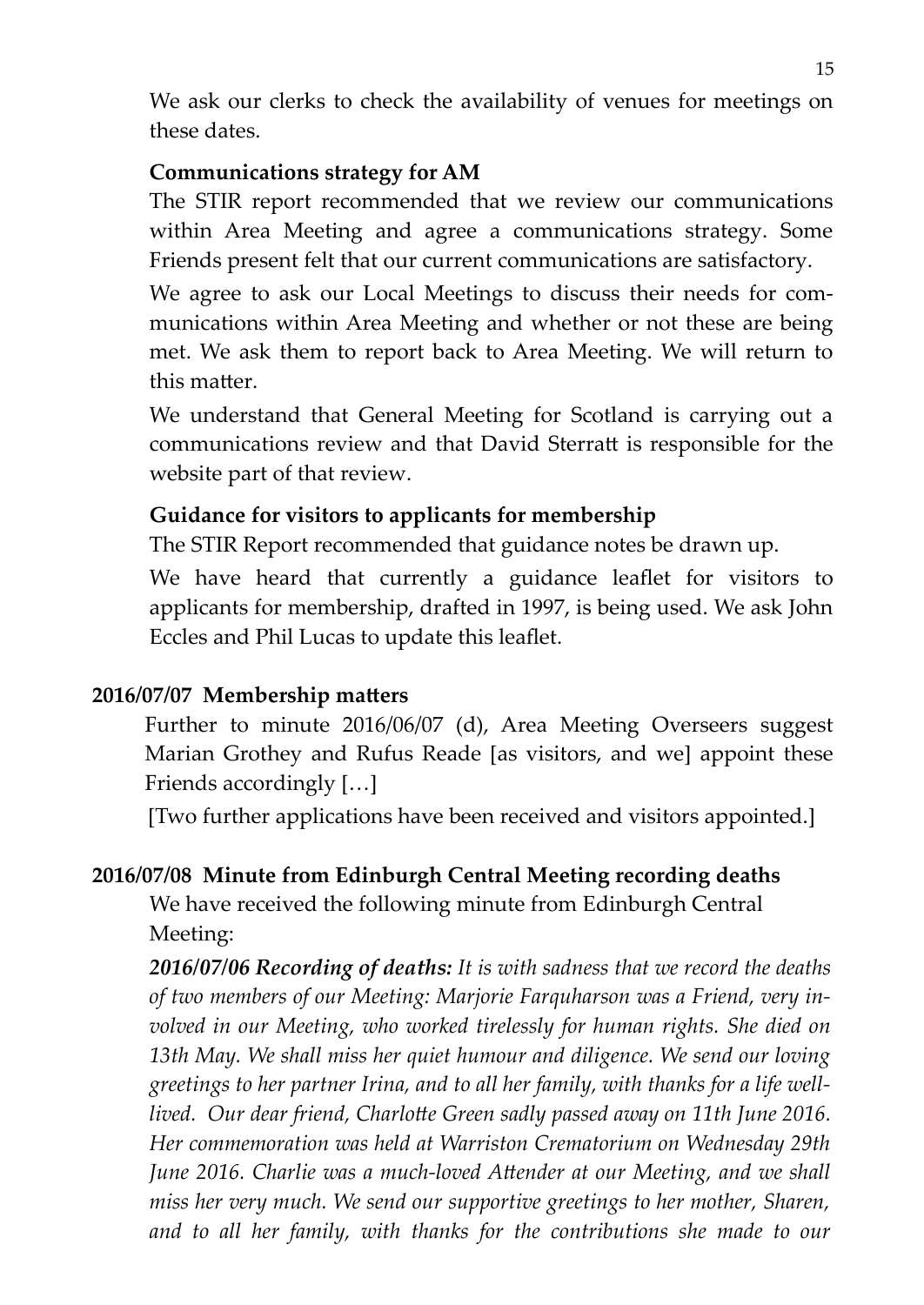*Meeting – both as a whole, and to many of us personally.* We note this minute.

#### **2016/07/09 Area Meeting Nominations Committee report**

#### Appointments

Nominations Committee has brought forward the names of the following Friends:

To serve from July 2016 to end of June 2019:

a. Pastoral Care & Oversight – **Ruth Follan**, Central Edinburgh

b. Fresh Start Board – **Peter Dean**, Central Edinburgh

c. Safeguarding Co-ordinator (deputy) – **Marian Grothey**, Central Edinburgh

d. Co-representative, Edinburgh Interfaith Association – **Henry Thompson**, Central Edinburgh

e. Trustee – **Kate Arnot**, Polmont

To serve from July 2016 to end of June 2017:

f. Treasurer – **Mark Hutcheson**, Penicuik

These names being acceptable to us, we appoint these Friends accordingly.

Release from Service

Festival Committee - Kim Smith (Portobello & Musselburgh) has asked to be released from service. We agree to this request and thank Kim for her service on the Festival Committee.

Completion of Service

We note that Henry Thompson (Elder, Central Edinburgh), Rhoda MacKenzie (Pastoral Care & Oversight, Central Edinburgh), Sandy Gilchrist (Archives, Tweeddale), Pat Lucas (Archives, East Lothian), Tony Gross (Fresh Start Board, Central Edinburgh) have completed their terms of service.

We thank these Friends for their service to Area Meeting.

We thank Don for his report and Nominations Committee for its work.

# **2016/07/10 Cornwall Area Meeting's minute on decriminalisation of possession of drugs for personal use**

We have been asked by Meeting for Sufferings to consider a minute from Cornwall Area Meeting held on 12 September, 2015, as part of the discernment process. An extract from this minute was circulated with the draft agenda for this meeting.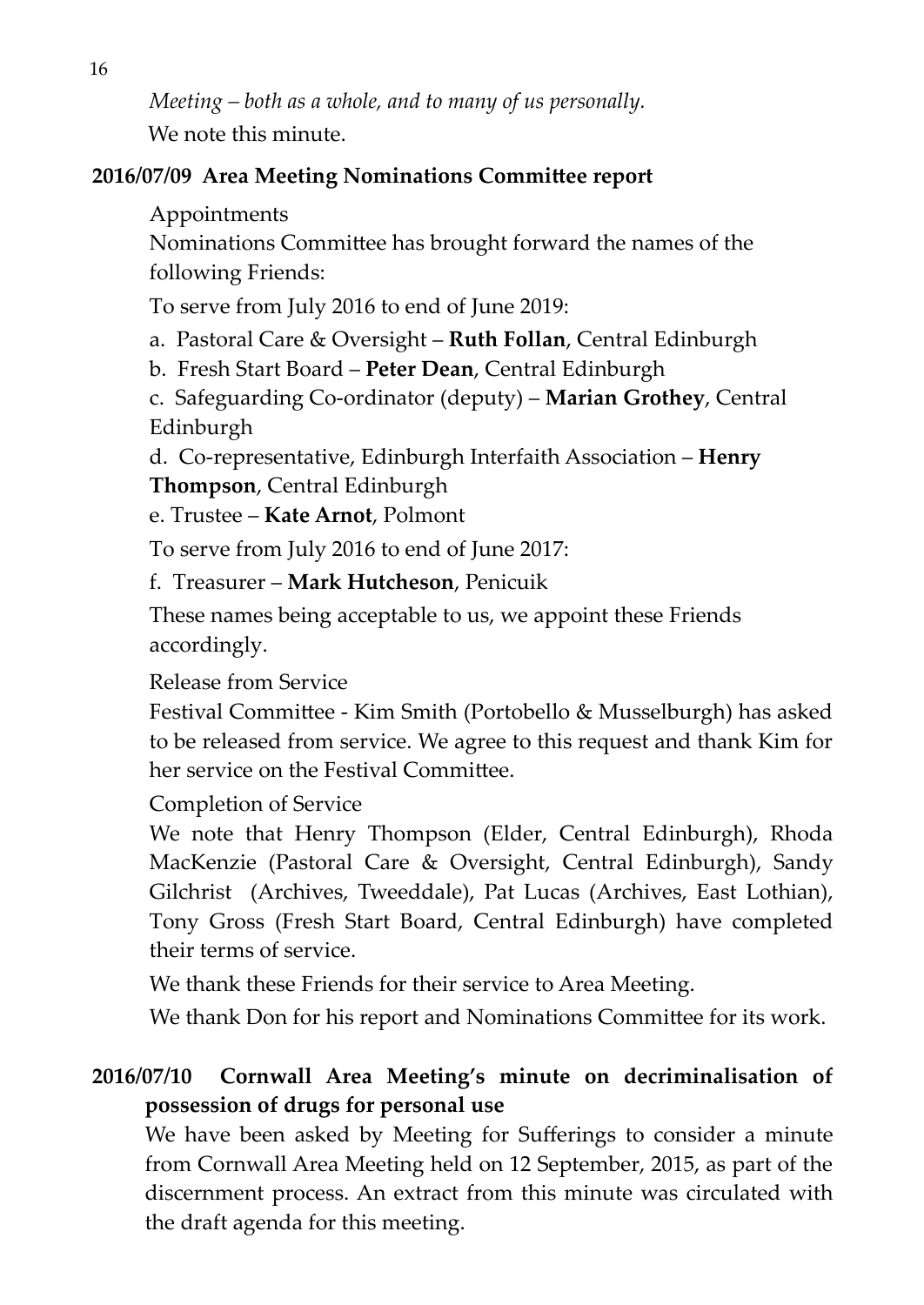Our Assistant Clerk, Alastair Cameron has summarised the issue, as put forward by Cornwall Area Meeting. They are urging a more humane policy for drug users and their problems, whereby drug dependency would be treated through health care, not punishment. They are asking Britain Yearly Meeting to support decriminalisation of drugs for personal use and to issue a statement to that effect.

In pairs, then together as a full meeting, we have considered Cornwall Area Meeting's concern. Our discernment has been helped by hearing from members of our meeting with knowledge and expertise on aspects of the issue.

We support the approach put forward by Cornwall AM, believing that an emphasis on harm and demand reduction is the right approach, without further penalising people who are already vulnerable. The matter should be viewed as a public health, rather than a criminal justice, issue.

We believe that a programme of awareness-raising and education is needed, in part to counteract the characterisation of drug use in our press and media.

Much work needs to be done, including arriving at a clear definition of 'personal use': we believe this is possible, and necessary.

We ask Meeting for Sufferings to work towards preparing a public statement reflecting the need for change.

We send this minute to Meeting for Sufferings and, for information, to Cornwall AM.

## **2016/07/11 Quaker Life Representative Council report**

Mary Woodward attended the spring Quaker Life Representative Council at Woodbrooke in April, the theme of which was "Sharing our end of life stories – discovering Quaker understandings of dying and death". Mary has helped us to reflect on this today.

Mary took from the meeting:

- the need for community in helping people deal with dying and bereavement;
- and the importance of living with the knowledge that we will die, helping people talk about related issues such as power of attorney.

Portobello & Musselburgh Local Meeting has set up a death café event and a death and dying information meeting: Mary is happy to advise others.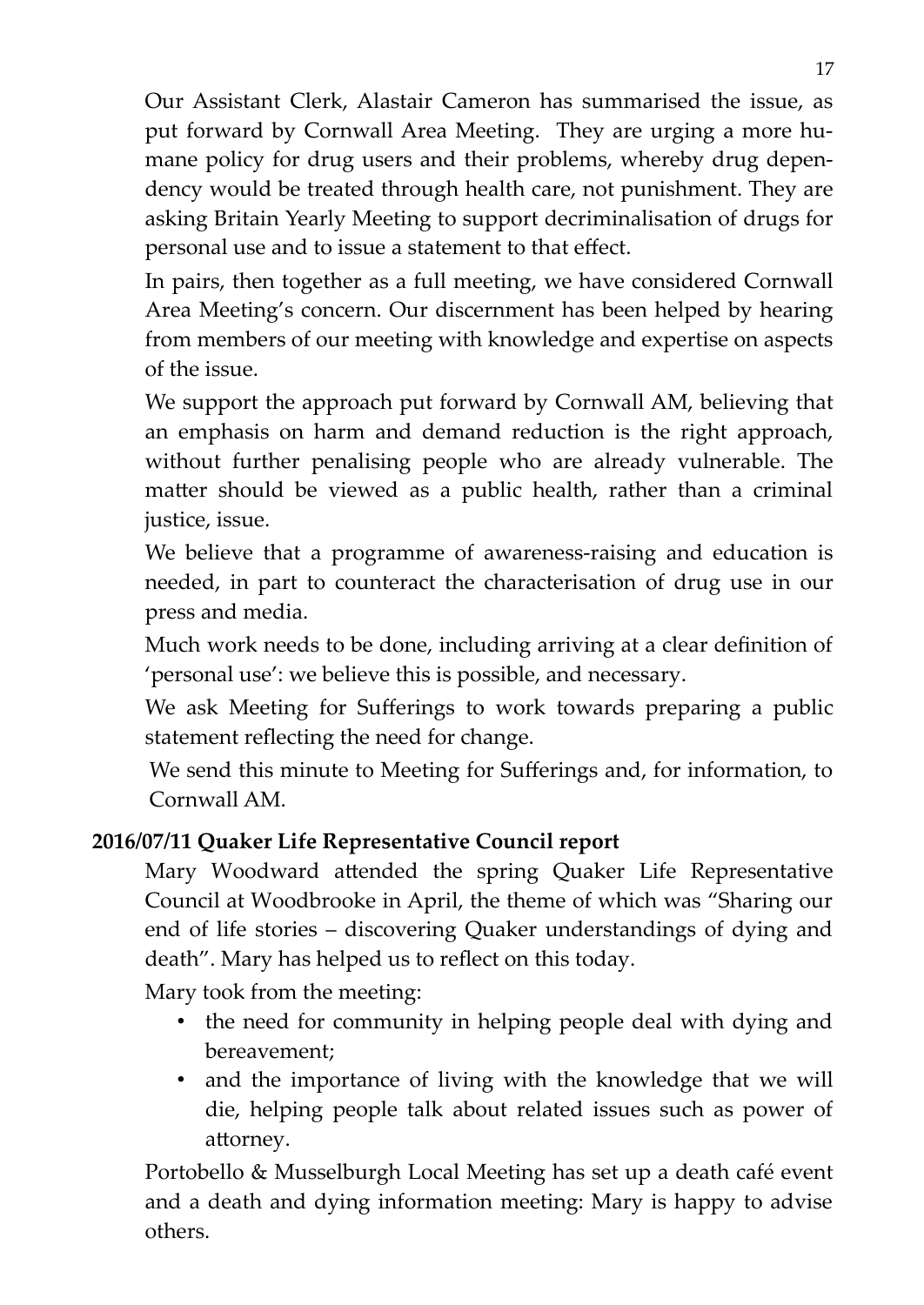Mary has left us with three questions to help encourage consideration of these issues within our meetings:

*What is the worst funeral you've ever been to? What is the best funeral you've ever been to? What do you definitely want and definitely not want at your own funeral?* We thank Mary for her contribution.

#### **2016/07/12 Meeting For Sufferings**

A written report of Meeting for Sufferings held on 2 July, 2016 has been submitted for publication in *Sesame* [and appeared in the last issue].

#### **2016/07/13 Minute from Edinburgh Central Meeting, on waiving letting charges for the Friends and Neighbours' Group**

We have received the following minute.

#### *2016/07/07 FAN group.*

*Sue Proudlove and Tony Wilkes have spoken to us of a project with which they were involved before coming to Edinburgh – FAN.*

*FAN stands for Friends and Neighbours, and the idea was developed by a Cardiff Quaker, Gill Saunders, a few years ago. There are now 17 local groups operating in Cardiff, and more across South Wales (and a few beyond). The concept is to welcome anyone new to a city (refugee, asylum-seeker, migrant or whatever) to meet with others, including long-standing 'locals', for an hour's simply-structured session rather like creative listening – group members take it in turns to choose a topic for the week, then everyone has an opportunity to speak without being interrupted or questioned. There is time for chat over tea/ coffee too. It has proved a very good way for people who may be learning English as a second language to improve their language skills while also getting to know other members of their new community. It's supportive and inclusive. It works well as a way of increasing understanding between people of different cultures, languages and faiths. There is a website:* **www.thefancharity.org**

*Tony and Sue would very much like to try setting up such a group at the Meeting House – Gill Sanders has already given advice and support, and offered to visit.*

*We warmly welcome this idea and wish to participate in it.. We feel it needs careful planning and resourcing, and it would become an important piece of work and witness in the city centre. We ask South-East Scotland Area Meeting to provide free accommodation for it, in the Meeting House.*

*We ask interested Friends to contact Sue and Tony directly, and we ask such Friends to work together in exploration and identifying needs.*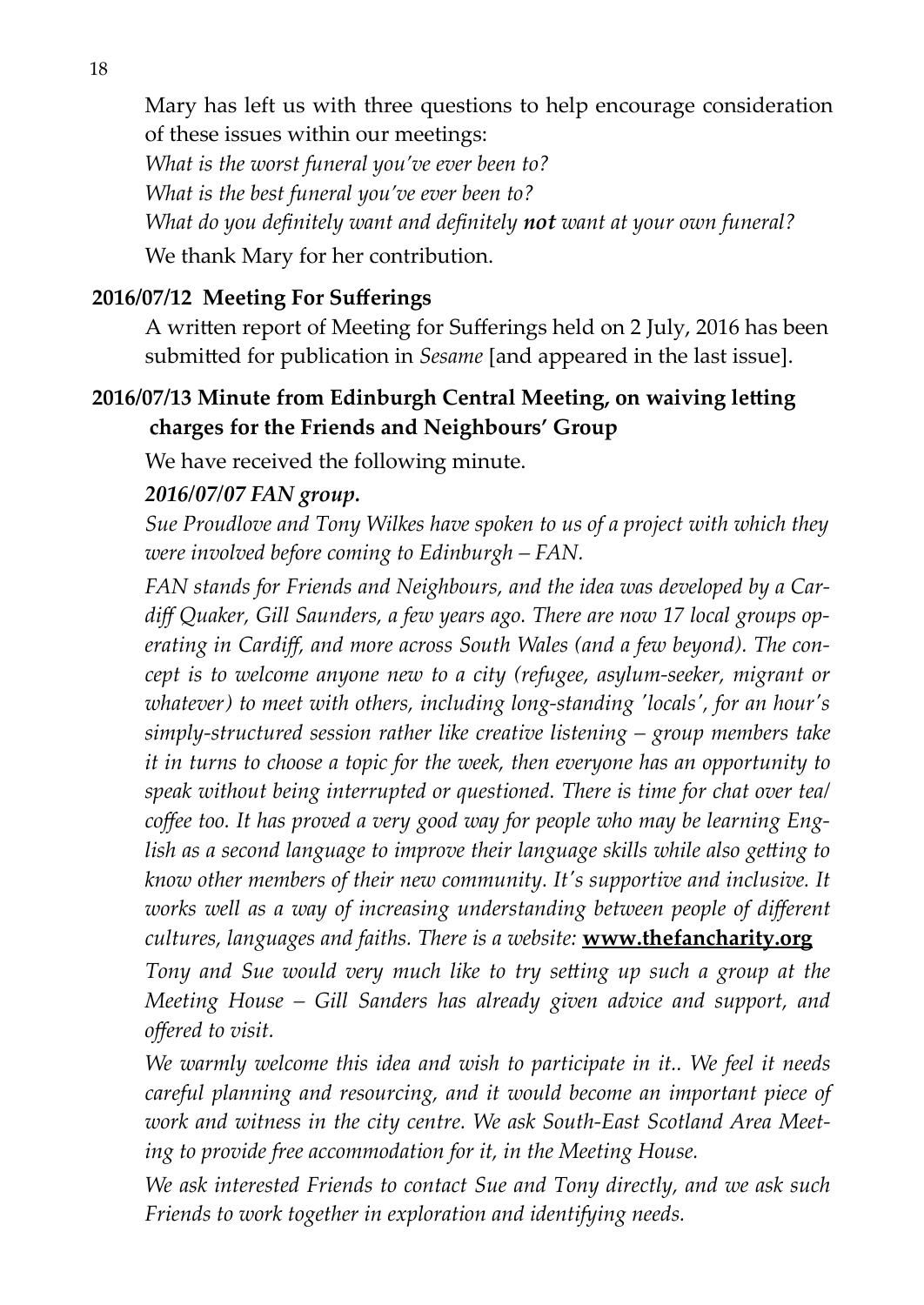We thank Central Edinburgh Meeting for this minute. At the meeting of Edinburgh Meeting House Management Committee on Wednesday 13 July 2016 a decision was made to waive lettings charges to enable the FAN group to use the Meeting House. We concur with this decision.

#### **2016/07/14 Correspondence and notices**

We have received flyers from Malcolm Edmunds, Ilkley Meeting, about his new book, *Our Wonderful World and what we can learn from it*, available from the Quaker Bookshop. These have been placed on the table.

Pat Lucas has reminded us of the General Meeting enquirers weekend, to be held at the Conforti Institute, Coatbridge, 2-4 September, 2016.

As Custodian of Records, Pat Lucas has reminded us that any old minutes no longer in use, should be brought to Edinburgh Quaker Meeting House for archiving.

We note that Portobello & Musselburgh Meeting will be at Fisherrow Centre, Musselburgh on 24 July and 28 August. On 14 August, it will be at the Old Parish Church, Portobello.

#### **2016/07/15 Closing minute**

25 members and two attenders representing eight Local Meetings have attended all or part of this Area Meeting, as indicated below:

| Central   | Central Fife | East Lothian | Kelso           | Penicuik |
|-----------|--------------|--------------|-----------------|----------|
| Edinburgh |              |              |                 |          |
|           |              |              | $\qquad \qquad$ |          |
| Polmont   | Portobello & | South        | Tweeddale       |          |
|           | Musselburgh  | Edinburgh    |                 |          |
|           |              |              | $3 + 2As$       |          |

We next meet at the Open Door, 420 Morningside Road, Edinburgh EH10 5HY on Sunday 18 September at 2.00 pm.

(Signed)

**Elizabeth Allen, Clerk**

# **'***Living our faith in the world' – an opportunity for 13- to 17-year-olds 8-13 April 2017, Embercombe, nr Exeter, Devon*

*13- to 17-year-old Quakers, and their friends, can apply for a place on the 'Living our faith in the world' event: a fantastic opportunity to live simply, live sustainably and make a difference in the world. It will be fun and life changing. Applications are open until 1 December after which places will be confirmed.*

*Details from* **[cypadmin@quaker.org.uk](mailto:cypadmin@quaker.org.uk)** *or* **[www.yqspace.org.uk/bym-events](http://www.yqspace.org.uk/bym-events)** *or call* **020 7663 1013.**